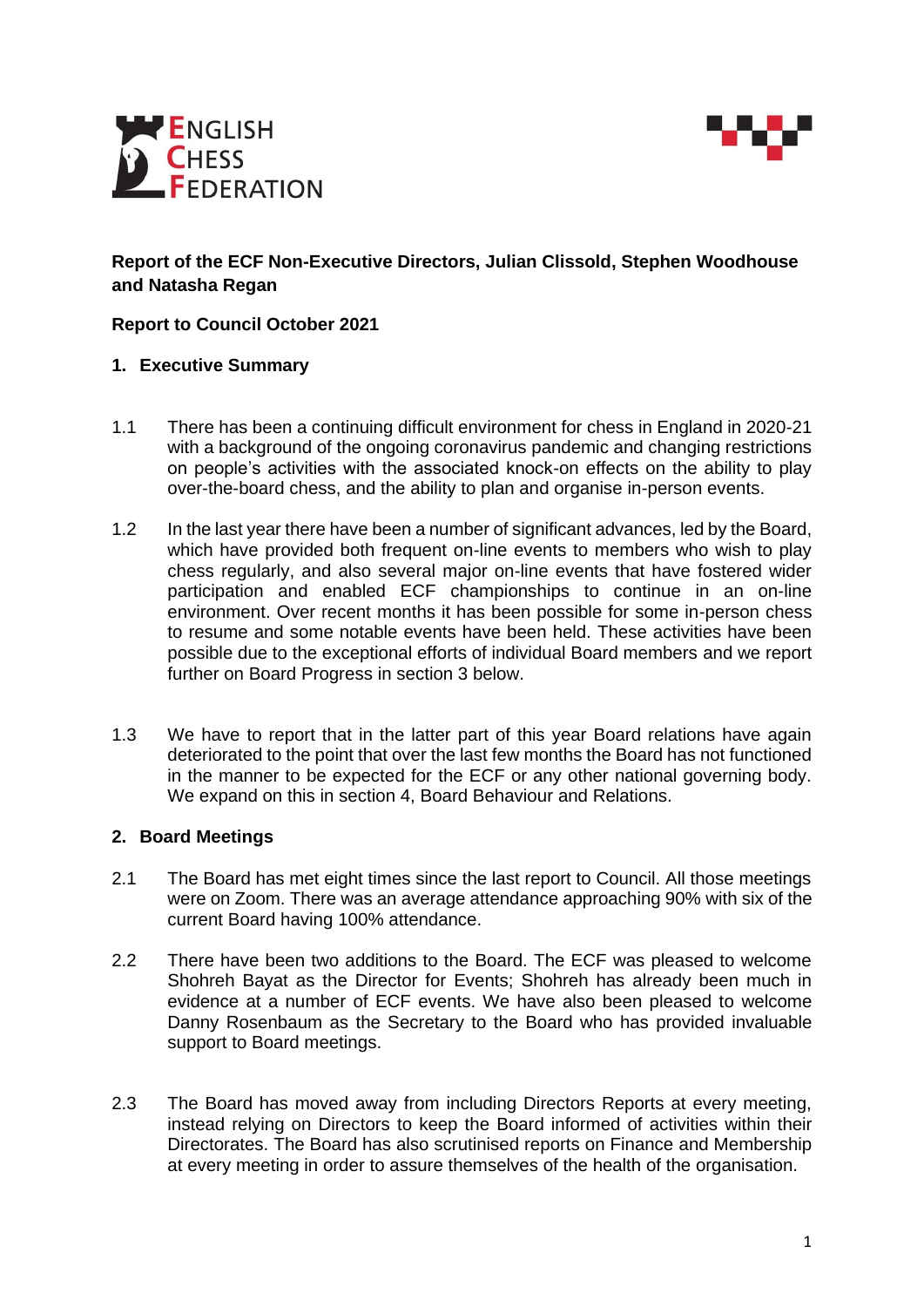### 3. **Board Progress**

- 3.1 The NEDs are happy to report that there have been a number of significant advances, led by the Board:
	- In response to the Covid crisis, the Board has guided a number of initiatives. Including ongoing advice to Clubs, Leagues and Congresses on how to respond. This has been led by the CEO and the Director of Home Chess.
	- Numerous regular online chess tournaments online have been established for both Juniors and Adults, offering members the chance to play in individual and team events. Some examples include:
		- o Rapid and Blitz Grand Prix events which have been popular, and have been financially successful
		- o Weekly individual events at various time controls
		- o Team battles against other nations in an arena format
		- o England has had an Open (organised by Nigel Towers) and Women's team (organised by Lawrence Cooper) in the Lichess Liga (sometimes known as "the Quarantine League". The English Chess Players team has played Thursday and Sunday evenings, often with live commentary, and reached the top Division
		- o Regular junior events
	- There have been several major events organised by the ECF. This includes:
		- o Two highly successful British Online Chess Championships held in the last year (for 2020 and 2021), including championships events for Open, Women, Juniors and Seniors categories at a range of time controls.
		- o The Chess for All event encouraging beginners to learn chess and culminating in simultaneous displays from master players.
		- o The Checkmate Coronavirus marathon in aid of the British Red Cross. This included live commentary throughout the event from a range of commentators
		- o These have been led by the CEO, and the Directors of Home Chess and Junior Chess, with significant contributions from the newly appointed Director of Events.
	- A recent in person event ChessFest organised by the International Director saw inperson chess in Trafalgar Square and Liverpool.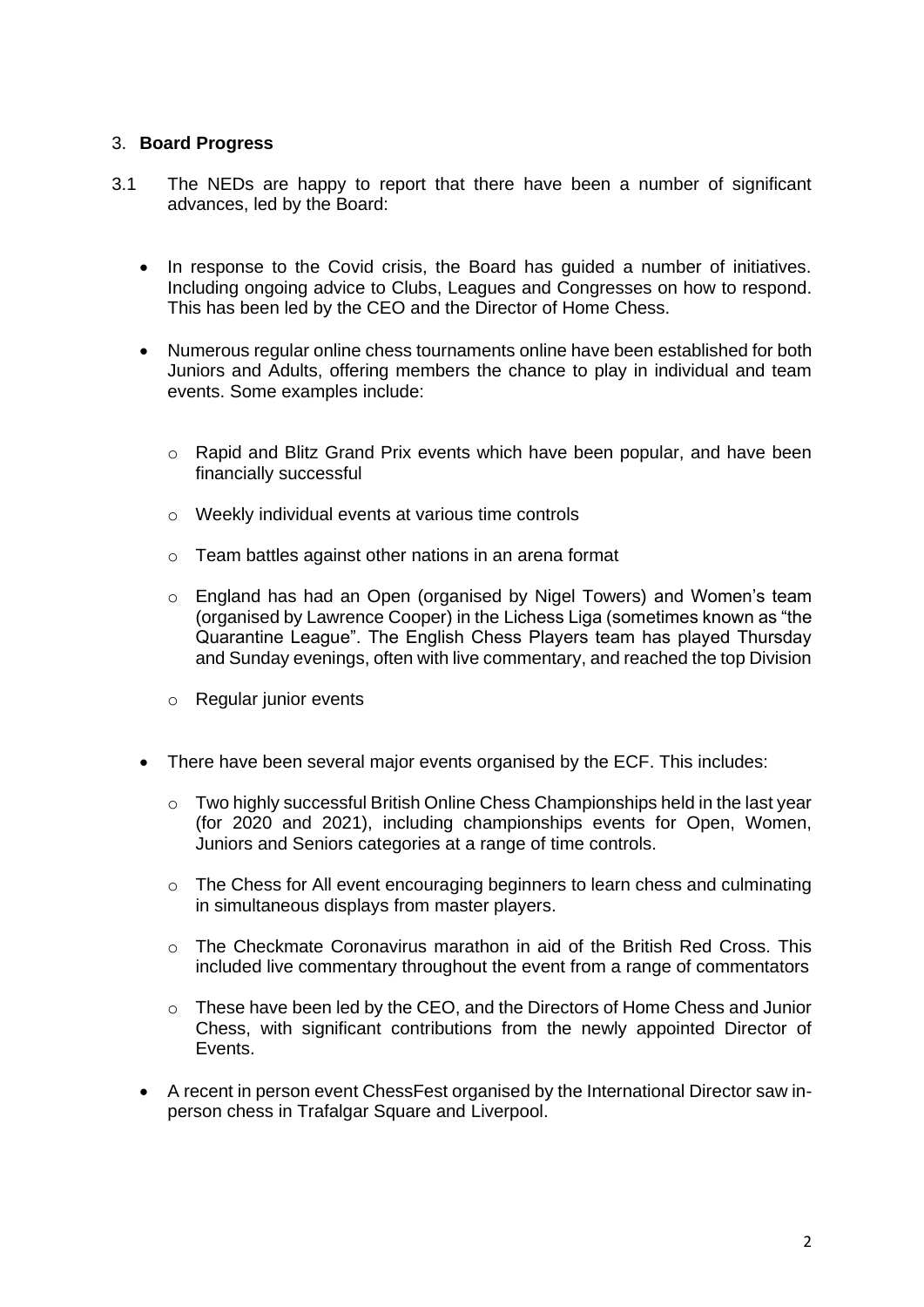3.2 The Board has agreed the revised operation of Safeguarding, establishing a team of colleagues with experience and appropriate qualifications in such matters. The Board welcomed the presence of Samantha Ali and Paul Sharratt.

## **4. Board Behaviour and Relations**

- 4.1 In its October 2020 Report to Council, NEDs drew Council attention to concerns about the behaviour of some Board members and deteriorating Board relations.
- 4.2 The Board established a Code of Conduct in November 2020, but the writing and adoption of the Code created further disagreements and the terms of the Code have not always been respected by all Board members.
- 4.3 The conduct of Board meetings and related business has continued to be difficult this year. There have been multiple examples of poor board behaviour resulting in conflict on the Board and the disclosure of information in the public domain which should have been confidential to the Board. Some Board members have sought to resolve personal differences through the use of formal complaint procedures which are not designed for that purpose rather than discussion between Board members and at Board meetings. This in turn has created substantial amounts of work for other Board members which has distracted the Board from its main focus of managing and developing the ECF and contributed to a cycle of diminishing trust and confidence between Board members.
- 4.4 In July 2021, a report was noted on the English Chess Forum. The report included an account of a discussion at the Board and went on to identify how a number of Board members had voted, naming the members. This was a breach of confidentiality of Board matters.
- 4.5 Board decisions are taken and reported as collective decisions. The voting patterns of members are confidential and are not in the minutes in accordance with normal corporate governance practice.
- 4.6 It is unclear who was the source of the leak. The NEDs asked Members whether they had shared voting patterns of board members. Eight confirmed that they had not so shared, four declined to respond to the question. NEDs decided to take no further action.
- 4.7 There have been two complaints raised under Regulation 5 in respect of the conduct of Mike Truran (MT). The first was made on  $6<sup>th</sup>$  August 2021 by Rob Willmoth. It was found that MT had given offence but that this was followed by a timely and unequivocal apology. The complaint was rejected with a finding that there was no serious maladministration and therefore no breach of Regulation 5 (see: [Regulation-5-Complaint.pdf \(englishchess.org.uk\)](https://www.englishchess.org.uk/wp-content/uploads/2021/09/Regulation-5-Complaint.pdf). That finding is subject to an appeal.